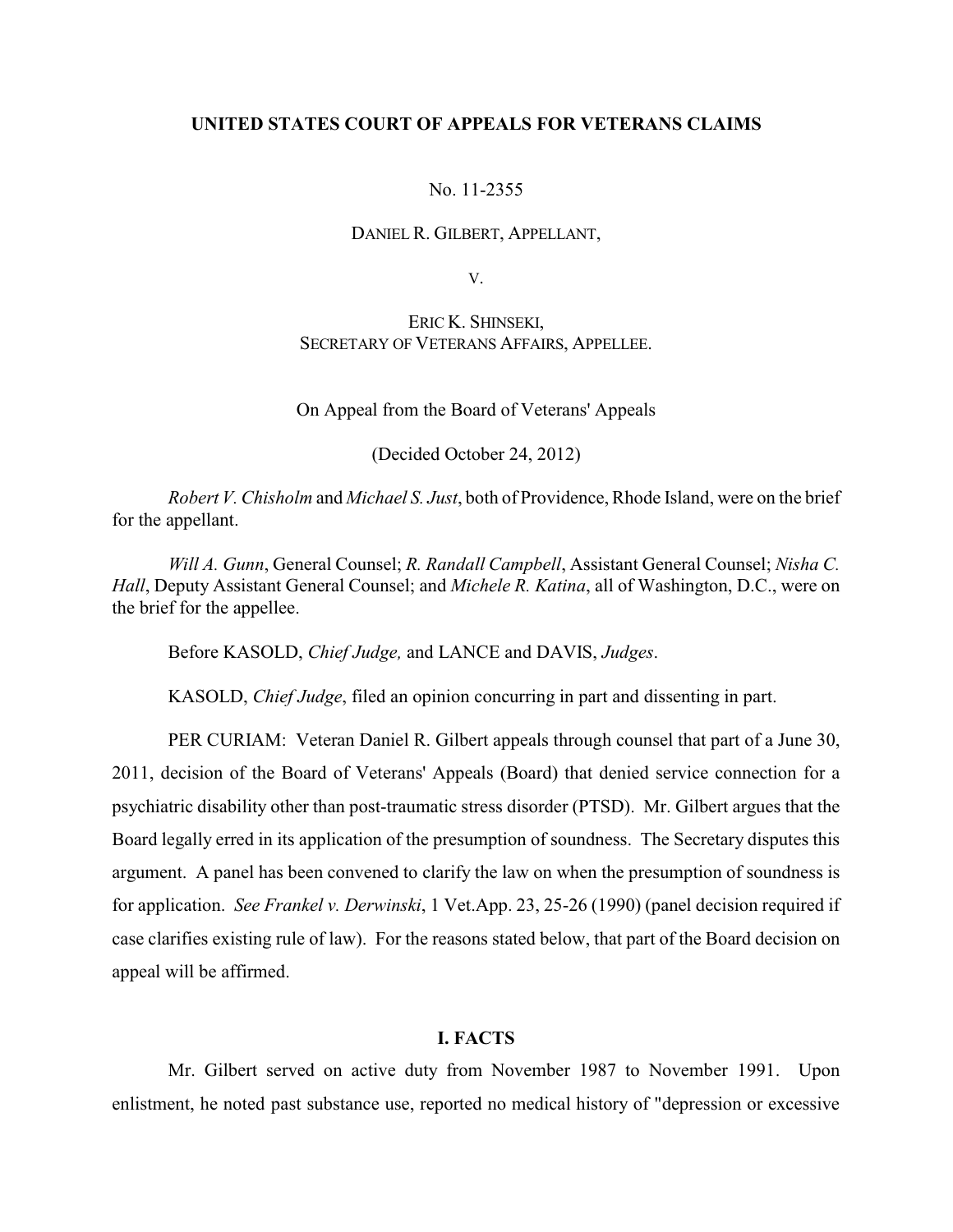worry" or "nervous trouble of any sort," and was evaluated as psychiatrically normal. Record (R.) at 946. The Board found that the service medical records, though partially illegible, reflect only that he was treated twice for substance use. Upon exit from service, he again reported no depression or nervous trouble and was evaluated as psychiatrically normal.

In 1993, Mr. Gilbert sought mental health treatment, reporting that he had been intermittently suicidal since he was a young child and had depressive episodes on and off throughout his life. Mr. Gilbert identified relationship and financial problems as sources of his current depression, did not mention service, and was diagnosed with, inter alia, depression, alcohol dependence, history of substance abuse, and a personality disorder. Medical reports thereafter continued to diagnose him similarly, to wit: (1) a September 2001 treatment record related his depression, anxiety, and alcohol dependence to "[p]roblems with current divorce, unemployment, financial stressors, move back to Utah, minimal family support," R. at 2246, but also noted Mr. Gilbert's report of being present "when they shot down an airliner loaded with dead bodies" and when "an oil tanker . . . hit a landmine and burned," R. at 2245; (2) a December 2001 treatment record diagnosed depression and noted that Mr. Gilbert reported "on and off problems with panic attacks and depression since discharge[ from the] Navy 1991," R. at 2181; (3) December 2002, December 2003, and March 2004 treatment records attributed his depression to financial and relationship problems and did not mention his service, R. at 2236-39, 2227-30, 2224-26; (4) a July 2005 treatment note diagnosed depression and alcohol dependence, noted that Mr. Gilbert "first noticed he was having a problem with depression just after he was discharged from the Navy in 199<sup>[1]</sup>," R. at 2192, and found that his symptoms "appear related to tragic events that occurred during his military service: fire on ship, shooting down of an airliner and loss of so many innocent people," R. at 2194; and (5) an August 2005 treatment record related his depression to "[f]inancial; homeless; occupational; longstanding [history] of alcohol dependence," but noted Mr. Gilbert's chief complaint of "need[ing] to get [his] thoughts sorted out from what happened to [him] in the military." R. at 2189.

In June 2005, Mr. Gilbert filed for benefits for, inter alia, chronic depression and subsequently was provided with a number of VA examinations. A December 2007 VA examiner

 $^1$  He asserted that his depression began in 1992, shortly after he left service. *See* R. at 2334.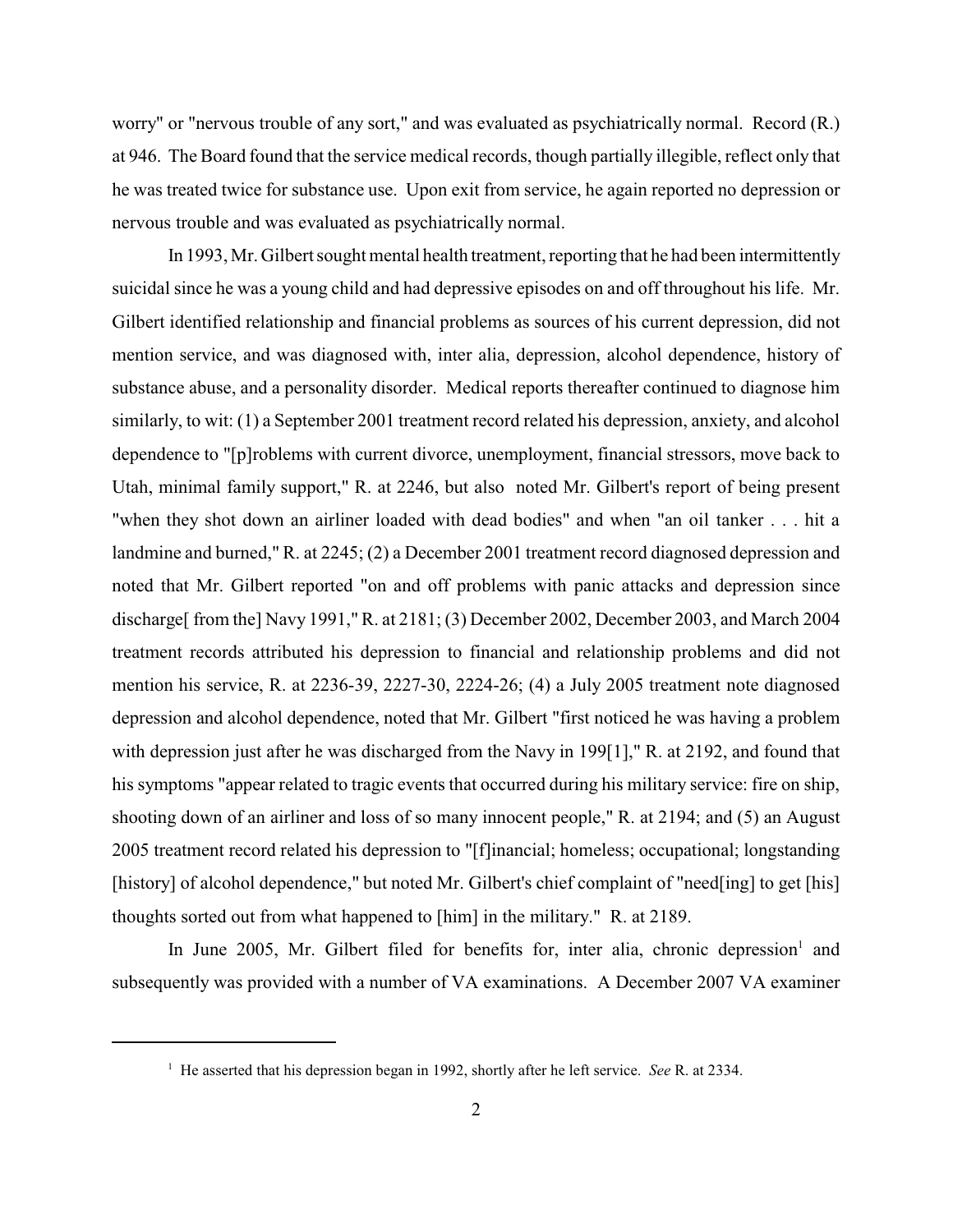diagnosed depression, alcohol dependence, substance abuse, anxiety disorder, and probable personality disorder, and found these disabilities not related to service. The examiner noted that Mr. Gilbert's substance abuse and personality disorder preexisted service, and that "he brought his depression into service with him." R. at 1520. The examiner also noted that Mr. Gilbert provided a medical history that contradicted the understanding of previous records, due either to memory difficulties from substance abuse or to an attempt to obtain service connection. A September 2009 VA examiner rendered the same diagnoses and also found the disabilities not related to service because they preexisted service.<sup>2</sup> A June 2010 VA examiner found that none of his psychiatric disabilities worsened beyond their natural progression as a result of military service. That examiner noted Mr. Gilbert's report that "he felt depressed for the first time when he was in the Navy," but found that his substance abuse and personality disorder preexisted service and that any depression prior to 2007 was substance induced. R. at 913. Conversely, a February 2011 VA psychiatrist's letter found that Mr. Gilbert's "depression and anxiety are tightly woven to his military experience." R. at 867.

The Board decision on appeal notes that no psychiatric disability was noted upon entry to service and stated that, "as such, [Mr. Gilbert] is entitled to the statutory presumption that he was of sound condition, unless" that presumption is rebutted. R. at 21; *see* 38 U.S.C. § 1111 (veterans shall be presumed sound upon entering service, except as to disabilities noted at that time, unless "clear and unmistakable evidence demonstrates that the injury or disease [1] existed before acceptance and enrollment and [2] was not aggravated by such service"). The Board found the first prong of the presumption rebutted, noting that "the Veteran himself has reported that he experienced depression prior to service." R. at 21. However, the Board found the second prong of the presumption unrebutted, because (1) the September 2009 examiner found that Mr. Gilbert's depression was "due to stressful events and noted that [Mr. Gilbert] reported stressful events during his service," and (2) the February 2011 VA psychiatrist's letter found Mr. Gilbert's depression and anxiety "tightly woven" to his service, such that there was not clear and unmistakable evidence that his psychiatric disabilities were not aggravated during service. R. at 22. Finding the presumption

 $2$  The examiner did note, though, that one focus of Mr. Gilbert's anxiety was guilt associated with downing an aircraft. *See* R. at 998.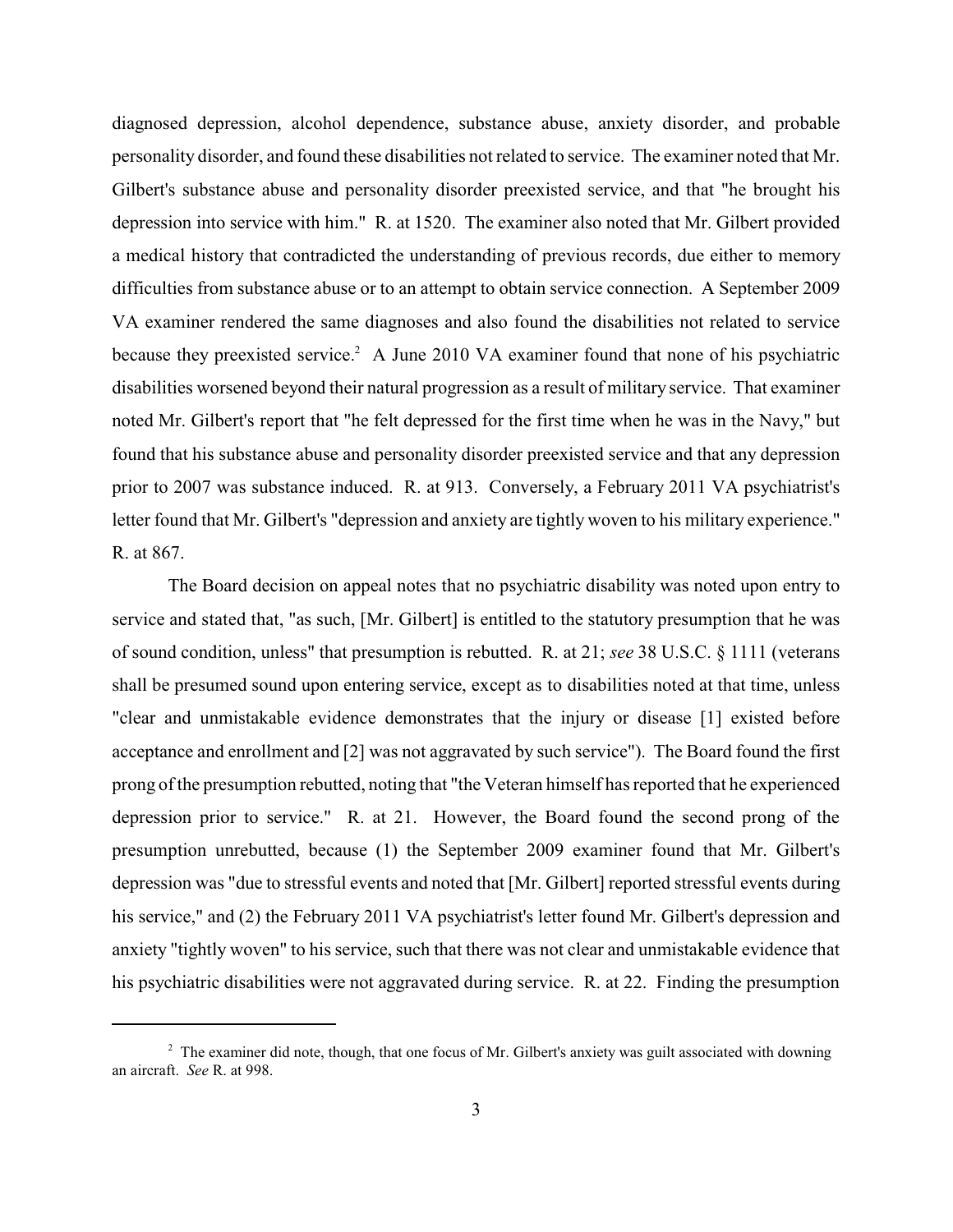of soundness unrebutted, the Board stated that the "presumption remains intact" and proceeded to a determination on nexus. R. at 22. In that nexus determination, the Board found by a preponderance of the evidence that Mr. Gilbert's current psychiatric disabilities were not related to service. In support of that finding, the Board noted that (1) the most probative medical opinions found no relationship between his current psychiatric disabilities and service, and (2) inconsistencies in Mr. Gilbert's account of the medical history rendered his lay assertions—and medical opinions based on those lay assertions—not credible.

### **II. PARTIES' ARGUMENTS**

On appeal, Mr. Gilbert argues that the Board legally erred by finding that the presumption of soundness remained intact, but subsequently finding his current disabilities not related to service. He asserts that the Board cannot circumvent the *clear and unmistakable evidence* standard of the presumption of soundness by finding no nexus under the *preponderance of the evidence* standard. Instead, he states, "[o]nce the Board determinated that such clear and unmistakable evidence did not exist [to rebut the presumption of soundness, Mr. Gilbert] . . . was entitled to have his claim considered and adjudicated based on the presumption that his preexisting psychiatric condition was aggravated by service." Appellant's Brief at 8.

The Secretary argues that, even if the second element for service connection had been established through the presumption of soundness, the third element still must be evaluated under the preponderance of the evidence standard. *See Holton v. Shinseki*, 557 F.3d 1362, 1367 (Fed. Cir. 2009) ("[T]he presumption of soundness relates to the second [service connection] element . . . [but] does not relieve the veteran of the obligation to show the presence of a current disability and to demonstrate a nexus between that disability and the in-service injury or disease or aggravation thereof." (citations omitted)); *Horn v. Shinseki*, 25 Vet.App. 231, 236 (2012) (noting that service connection requires demonstrating  $(1)$  a current disability,  $(2)$  an in-service incurrence or aggravation of a disease or injury, and (3) a nexus between the current disability and disease or injury incurred or aggravated during service). As such, the Secretary contends, it was not impermissible for the Board to find that (1) there was not *clear and unmistakable* evidence that Mr. Gilbert's psychiatric disabilities were not aggravated in service, and also that (2) the *preponderance* of the evidence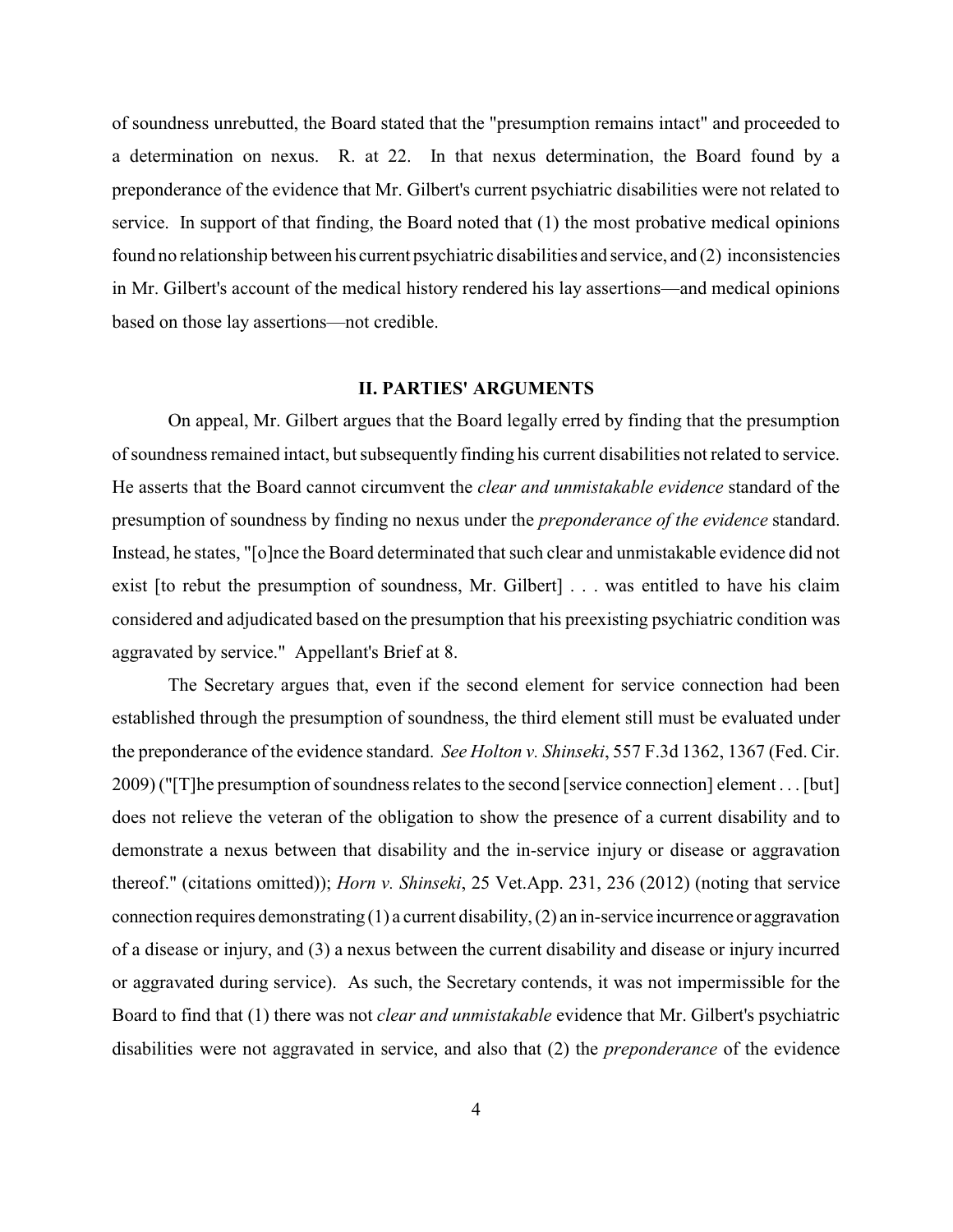reflected that they were not related to service. The Secretary further argues that the Board's finding of no nexus between Mr. Gilbert's current disability and service is not clearly erroneous, such that affirmance of the Board decision is warranted.

### **III. ANALYSIS**

The law surrounding the presumption of soundness and its application can be confusing and has been the subject of much litigation. *See*, *e.g.*, *Wagner v. Principi*, 370 F.3d 1089, 1093 (Fed. Cir. 2004) (noting that the standard for rebutting the presumption of soundness "is somewhat difficult to parse" and that the aggravation prong for rebuttal "may seem odd" where a preexisting condition is conceded). As further discussed below, both Mr. Gilbert's arguments regarding the presumption of soundness and the Board's application of the presumption of soundness in this case reflect a general misunderstanding of the presumption and when it is for application.

### A. The Presumption of Soundness

Grateful for their service, our Nation provides veterans compensation for disabilities "resulting from personal injury suffered or disease contracted in line of duty, or for aggravation of a preexisting injury . . . or disease . . . in line of duty." 38 U.S.C. § 1110; *Holton*, 557 F.3d at 1366; *Wagner*, 370 F.3d at 1093; *see also Forshey v. Principi*, 284 F.3d 1335, 1360 (Fed. Cir. 2002) (noting our nation's gratitude to a "'special class of citizens, those who risked harm to serve and defend their country'" (quoting *Bailey v. West*, 160 F.3d 1360, 1370 (Fed. Cir. 1998)). To receive such compensation, the evidence generally must show (1) a current disability, (2) an in-service incurrence or aggravation of a disease or injury, and (3) a nexus between the current disability and disease or injury incurred or aggravated during service. *Holton*, 557 F.3d at 1366; *Horn*, 25 Vet.App. at 236.

When assessing whether a disease or injury was incurred in service, however, there are "situation[s] where a question arises whether a veteran's medical problems that arose during service existed before he joined the armed forces and, therefore, were not incurred 'in line of duty"' for purposes of disability compensation under section 1110. *Dye v. Mansfield*, 504 F.3d 1289, 1293 (Fed. Cir. 2007). Section 1111's presumption of soundness addresses that situation, by mandating that veterans are presumed to have been in sound condition upon entry into service, except as to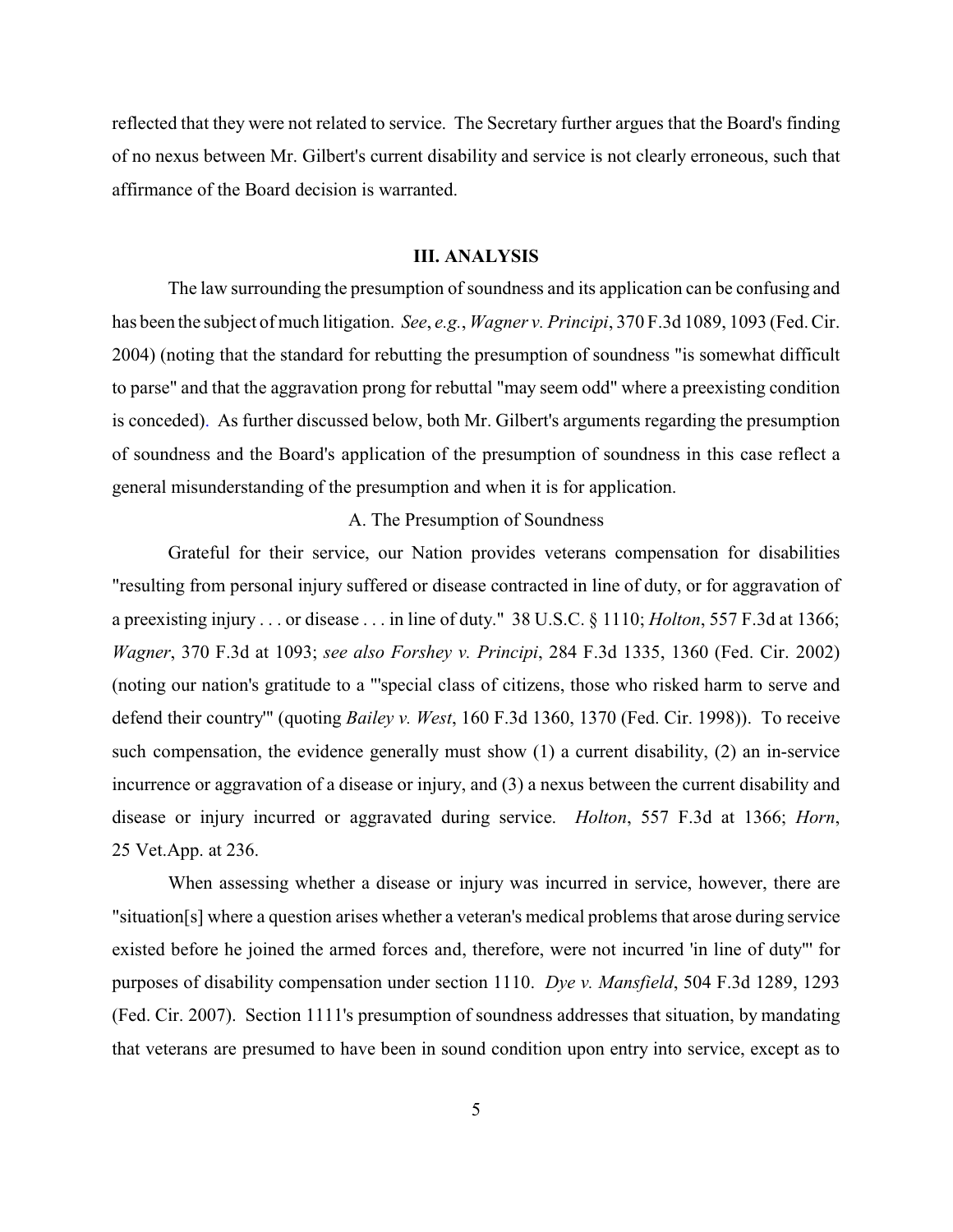disabilities noted at that time.<sup>3</sup> 38 U.S.C. § 1111; *Dye*, *supra*; *see also Holton*, 557 F.3d at 1367 (noting that the "presumption of soundness relates to the second element [of service connection] . . . , the showing of in-service incurrence or aggravation of a disease or injury").

B. Proper Application of the Presumption of Soundness

Thus, to help a veteran combat any contention that his disease or injury preexisted service, the presumption of soundness serves as a shield against any assertion by the Secretary that a veteran's in-service disability that was not noted upon entry to service preexisted service. *See Dye*, *supra*; *Wagner*, 370 F.3d at 1095 (noting that the presumption of soundness was strengthened in 1943 in part based on concerns at that time that veterans would be denied benefits "on the theory that they were disabled before they were ever taken into the service" (quoting 89 Cong. Rec. 7,386 (1943) (statement of Rep. Rankin))). On the other hand, the presumption of soundness is not a sword for the veteran to fulfill the second element of service connection without any evidence of the manifestation of an in-service disability. Otherwise stated, before the presumption of soundness is for application, there must be evidence that a disease or injury that was not noted upon entry to service manifested or was incurred in service. *See Holton*, 557 F.3d at 1367 (the presumption of soundness does not "relieve the veteran of the burden of showing that [he] suffered from a disease or injury while in service"); *Horn*, 25 Vet.App. at 236 ("In order to invoke the presumption of soundness, a claimant must show that he or she suffered from a disease or injury while in service."); *see also Dye*, 504 F.3d at 1293 (presumption of soundness involves question of preexistence of "medical problems that arose during service"); *Wagner*, 370 F.3d at 1093 (disability compensation requires "'personal injury suffered or disease contracted in line of duty'" (quoting 38 U.S.C.  $§ 1110$ )).<sup>4</sup>

<sup>&</sup>lt;sup>3</sup> As noted previously, this presumption may be rebutted "where clear and unmistakable evidence demonstrates" that the injury or disease existed before acceptance and enrollment and was not aggravated by such service." 38 U.S.C. § 1111; *see Horn*, 25 Vet.App. at 235.

<sup>&</sup>lt;sup>4</sup> Board findings regarding whether a claimant suffered from an injury or disease in service, and whether that in-service disease or injury is related to a current disability or one that preexisted service, are questions of fact to be reviewed by the Court under the "clearly erroneous" standard. *McLendon v. Nicholson*, 20 Vet.App. 79, 82 (2006) (Board's finding that a veteran suffered an in-service event, injury, or disease is reviewed under the "clearly erroneous" standard); *Coghill v. Brown*, 8 Vet.App. 352, 345 (1995) (holding that Board's finding of no relationship between any in-service injury and a current disability was "not clearly erroneous"); *Gilbert v. Derwinski*, 1 Vet.App. 49, 52 (1990) ("'A finding is "clearly erroneous" when . . . the reviewing court on the entire evidence is left with the definite and firm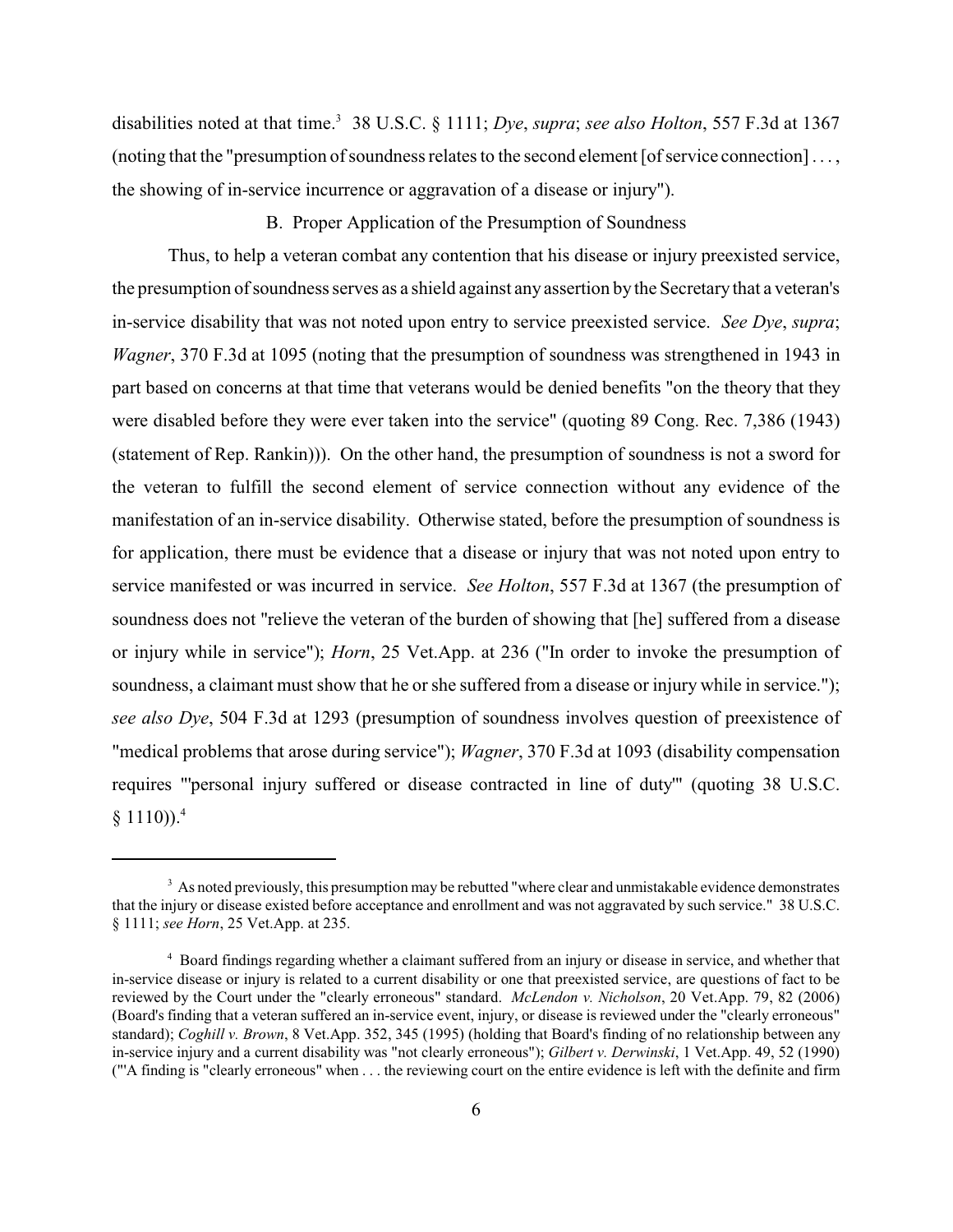Once the presumption of soundness is applied, if the Secretary is unable to rebut the presumption, the disease or injury that manifested in service is deemed incurred in service, such that the second element of service connection is established. *See Horn*, 25 Vet.App. at 236 ("When VA fails to carry its burden as to either preexistence or lack of aggravation," the veteran's entitlement to compensation is "determined upon the assumption that the [disease or] injury was incurred during service." (quoting *Wagner*, 370 F.3d at 1094)); *see also Wagner*, 370 F.3d at 1096 ("[I]f the government fails to rebut the presumption of soundness . . . , the veteran's claim is one for service connection [based on in-service incurrence]. This means that no deduction for the degree of disability existing at the time of entrance will be made if a rating is awarded."). Moreover, contrary to Mr. Gilbert's first argument, because the failure to rebut the presumption of soundness results in an injury or disease being deemed service incurred, there is no presumption of aggravation following application of the presumption of soundness. *See Horn*, 25 Vet.App. at 234 (noting that the presumption of aggravation only involves disabilities noted upon entry to service); *see also* 38 U.S.C. § 1153; *Wagner*, 370 F.3d at 1094 ("[I]t is clear that Congress intended . . . to effectively convert aggravation claims into ones for service connection [based on in-service incurrence] when the government fails to overcome the presumption of soundness.").

# C. Nexus Determination

Even if an injury or disease is deemed incurred in service by virtue of the presumption of soundness (or found to be actually incurred in service), a veteran still must establish that he has a current disability that is related to the in-service injury or disease. *See Holton*, 557 F.3d at 1367 ("The presumption of soundness . . . does not relieve the veteran of the obligation to show the presence of a current disability and to demonstrate a nexus between that disability and the in-service injury or disease or aggravation thereof."). Moreover, that nexus determination is based on a weighing of the evidence by the preponderance of the evidence standard, with the benefit of the doubt given to the veteran. *See Gilbert*, 1 Vet.App. at 55 ("[If] the evidence supports the claim or

conviction that a mistake has been committed.'" (quoting *United States v. U.S. Gypsum Co.*, 333 U.S. 364, 395 (1948))). On the other hand, whether the Board findings amount to clear and unmistakable evidence sufficient to rebut the presumption of soundness is reviewed de novo under the "arbitrary, capricious, an abuse of discretion, or otherwise not in accordance with law" standard of review. *See Joyce v Nicholson*, 19 Vet.App. 36, 49-50 (2005) (citing 38 U.S.C. § 7261(a)(3)(A)); *see also Horn*, 25 Vet.App. at 236.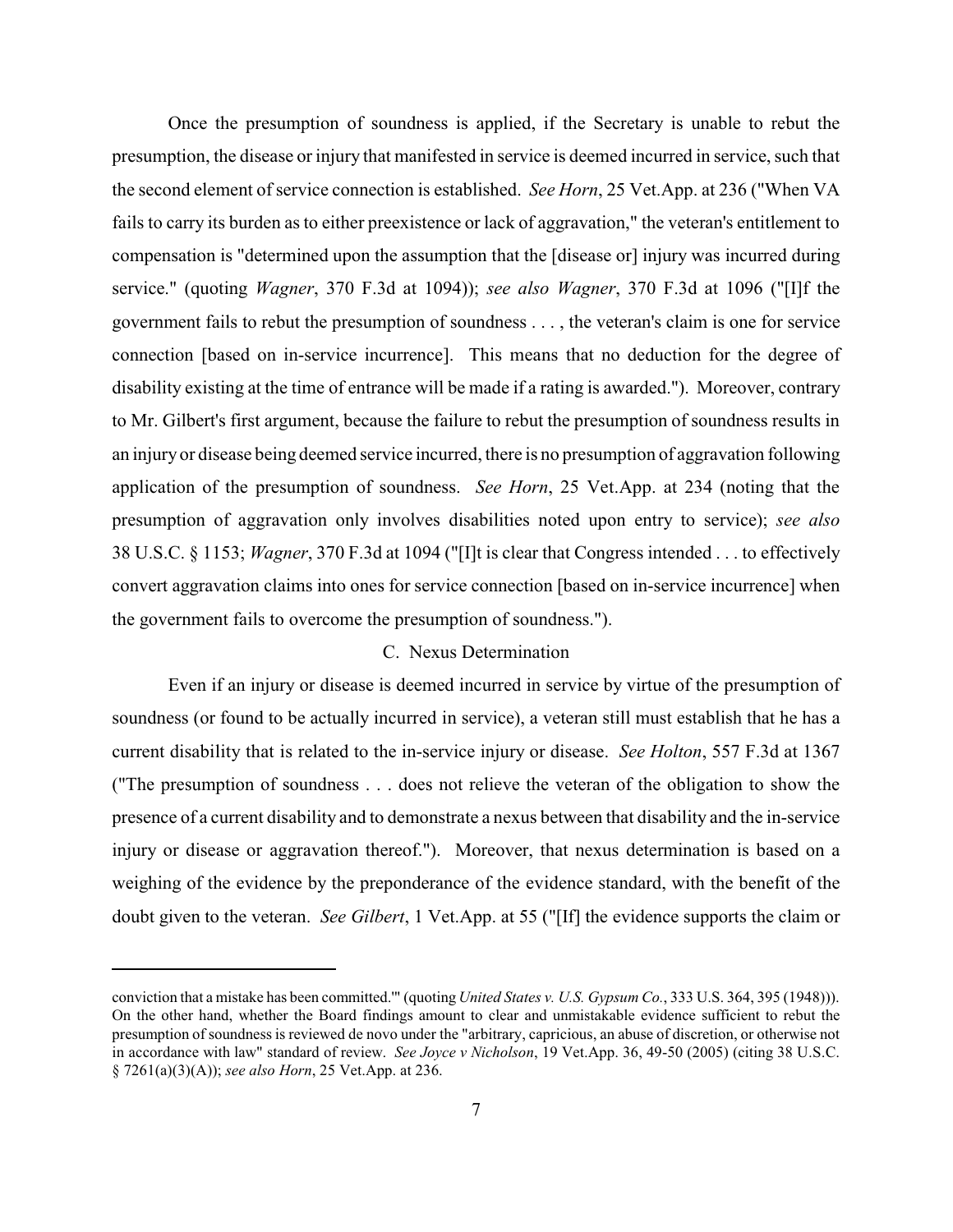is in relative equipoise," the claim is granted, and if "a fair preponderance of the evidence is against the claim, . . . the claim is denied."). Contrary to Mr. Gilbert's argument, the Board is not circumventing the "clear and unmistakable evidence" standard of the presumption of soundness by employing the "preponderance of the evidence" standard for its nexus determination. This is because the legal standards for finding a nexus and for rebutting the presumption of soundness are different, *compare* 38 U.S.C. § 1111, *with Gilbert*, 1 Vet.App. at 35, and the proper application of those different standards does not constitute a circumvention of one for the other. *Cf. McLendon*, 20 Vet.App. at 81, 83 (holding that the Board should use the preponderance standard with regard to evidence of a current disability, and the "indication" standard—"a low threshold"—with regard to evidence that the disability may be associated with an in-service event, when evaluating whether a medical examination or opinion is warranted).

## D. Application of Law

In the decision on appeal, the Board found (1) no psychiatric disorders noted upon entry to service, and (2) the presumption of soundness unrebutted (after finding clear and unmistakable evidence that Mr. Gilbert had depression before entering service, but no clear and unmistakable evidence that it was not aggravated by service), but (3) Mr. Gilbert's current psychiatric disabilities for which he was seeking benefits unrelated to service. Notably absent from the Board's statement, however, is any discussion or finding as to whether Mr. Gilbert suffered from depression while in service. As discussed above, absent the predicate finding that a pre-service disease or injury manifested or was incurred in service, the presumption of soundness is not for application.

To the extent that it could be suggested that the Board's application of the presumption of soundness without a discussion of in-service manifestation might be construed as an implicit finding that Mr. Gilbert's psychiatric disability manifested in service, any such suggestion would be misplaced here. The Board noted that (1) the service medical records reflected no complaints or treatment of in-service depression or anxiety, (2) Mr. Gilbert reported no in-service depression or anxiety upon leaving service, and (3) the exit examination report evaluated Mr. Gilbert as psychiatrically normal. The Board also found Mr. Gilbert not credible as to his recollections of his medical history. These findings do not support an argument that the Board rendered an implicit factual finding that Mr. Gilbert's depression manifested in service; rather, the Board's statement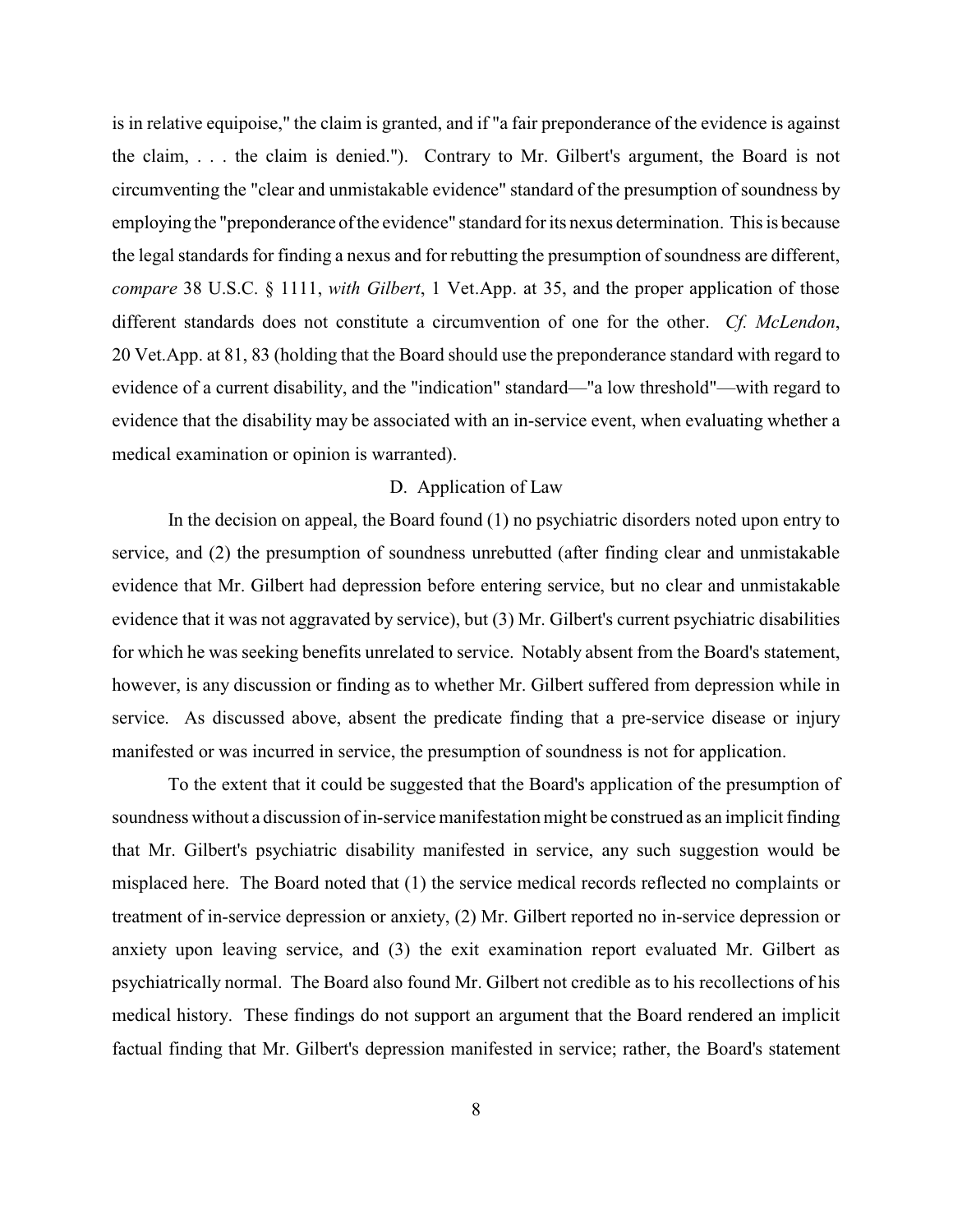reflects that it misunderstood the law or, at least, failed to explain adequately its application of the presumption of soundness.

This, however, does not end the Court's inquiry. Having determined that the Board erred, the Court must now determine whether Mr. Gilbert was prejudiced by this error. *See* 38 U.S.C. § 7261(b)(2) (requiring the Court to "take due account of the rule of prejudicial error"); *Shinseki v. Sanders*, 556 U.S. 396, 406-07 (2009). The Court holds that he was not.

In particular, the Board made two findings critical to this decision: first, that Mr. Gilbert was not credible as to his recollections of his medical history, including his lay testimony that he suffered from depression in service; and second, that the evidence of record did not support a finding of nexus between his current depression and an injury or disease incurred or aggravated by service. As the Court explained above, regardless of whether the Board erred in applying the presumption of soundness, a veteran must still demonstrate a nexus between his current disability and his service. *See Holton*, *supra*. The Board determined that Mr. Gilbert had not done so, and Mr. Gilbert has not persuaded the Court that this determination was clearly erroneous. *See* 38 U.S.C. § 7261(a)(4) (the Court reviews the Board's factual findings under the "clearly erroneous" standard); *Hilkert v. West*, 12 Vet.App. 145, 151 (1999) (en banc) ("An appellant bears the burden of persuasion on appeals to this Court."), *aff'd per curiam*, 232 F.3d 908 (Fed. Cir. 2000) (table). The Court will therefore affirm the Board's decision.

#### **III. SUMMARY AND CONCLUSION**

The application of the presumption of soundness applies only when a disease or injury not noted upon entry to service manifests in service, and a question arises as to whether it preexisted service. *See Holton* and *Dye*, both *supra*. Under those circumstances, the presumption of soundness shields the veteran from a finding that the disease or injury preexisted (and therefore was not incurred in) service by requiring the Secretary to prove by clear and unmistakable evidence that a disease or injury manifesting in service both preexisted service and was not aggravated by service. *See Dye* and *Wagner*, both *supra.* If the Secretary rebuts the presumption, the second element of service connection has not been established, and service connection is unwarranted. *See Wagner*, *supra*. Moreover, the Secretary's inability to rebut the presumption does not give rise to a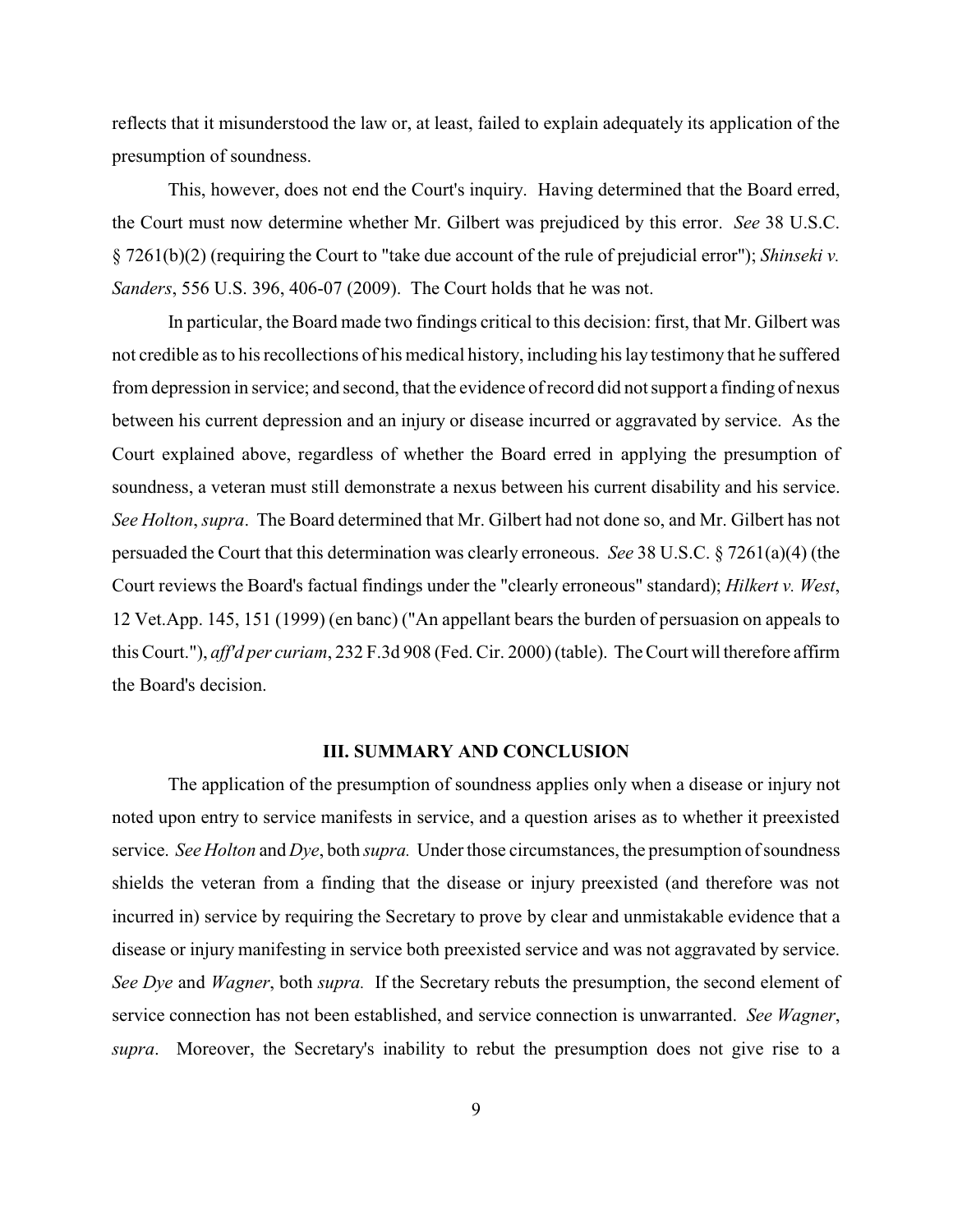presumption of aggravation; rather, the in-service disease or injury is deemed to have been incurred in service. *See Wagner* and *Horn*, both *supra*. Even when an in-service injury or disease is deemed service incurred pursuant to the presumption of soundness, disability compensation is not warranted for a current disability unless the evidence is at least in equipoise that the current disability is related to the disease or injury deemed service incurred. *See Holton* and *Wagner,* both *supra*.

Here, the Board erred by applying the presumption of soundness without addressing or finding whether Mr. Gilbert's psychiatric disability manifested in service. In this case, however, the Board's error was harmless, as it found that Mr. Gilbert's current depression lacked a nexus to service, and Mr. Gilbert has not demonstrated that this determination was clearly erroneous.

Upon consideration of the foregoing, that part of the June 30, 2011, Board decision on appeal is AFFIRMED.

KASOLD, *Chief Judge*, concurring in part and dissenting in part: I fully concur in the per curiam determination that the Board erred as a matter of law in applying the presumption of soundness when there was no predicate finding that Mr. Gilbert's depression – which was not noted upon entry to service – manifested in service. Although referenced or implied in previous caselaw, the per curiam order now clearly states that, before the presumption of soundness is for application, there must be evidence that a disease or injury – that was not noted upon entry to service – manifested in service; otherwise stated, absent such manifestation, the presumption of soundness is not for application. I also fully concur in the rejection of Mr. Gilbert's argument that the failure to rebut the presumption of soundness results in an injury or disease being presumed aggravated in service. Rather, as clearly stated in the per curiam order, when the evidence of record does not clearly and unmistakably rebut the presumption of soundness, the disease or injury that manifested in service is deemed incurred in service.

However, I dissent from the ultimate decision to affirm the Board decision on appeal. I find contradictory the Board's findings that Mr. Gilbert's depression (1) was incurred in service (which is the result of finding that the presumption of soundness was not rebutted) *and* (2) was not related to (incurred or aggravated in) service. Given these apparently contradictory findings, I believe remand is the proper remedy, so the Board can clarify and explain its findings and properly apply